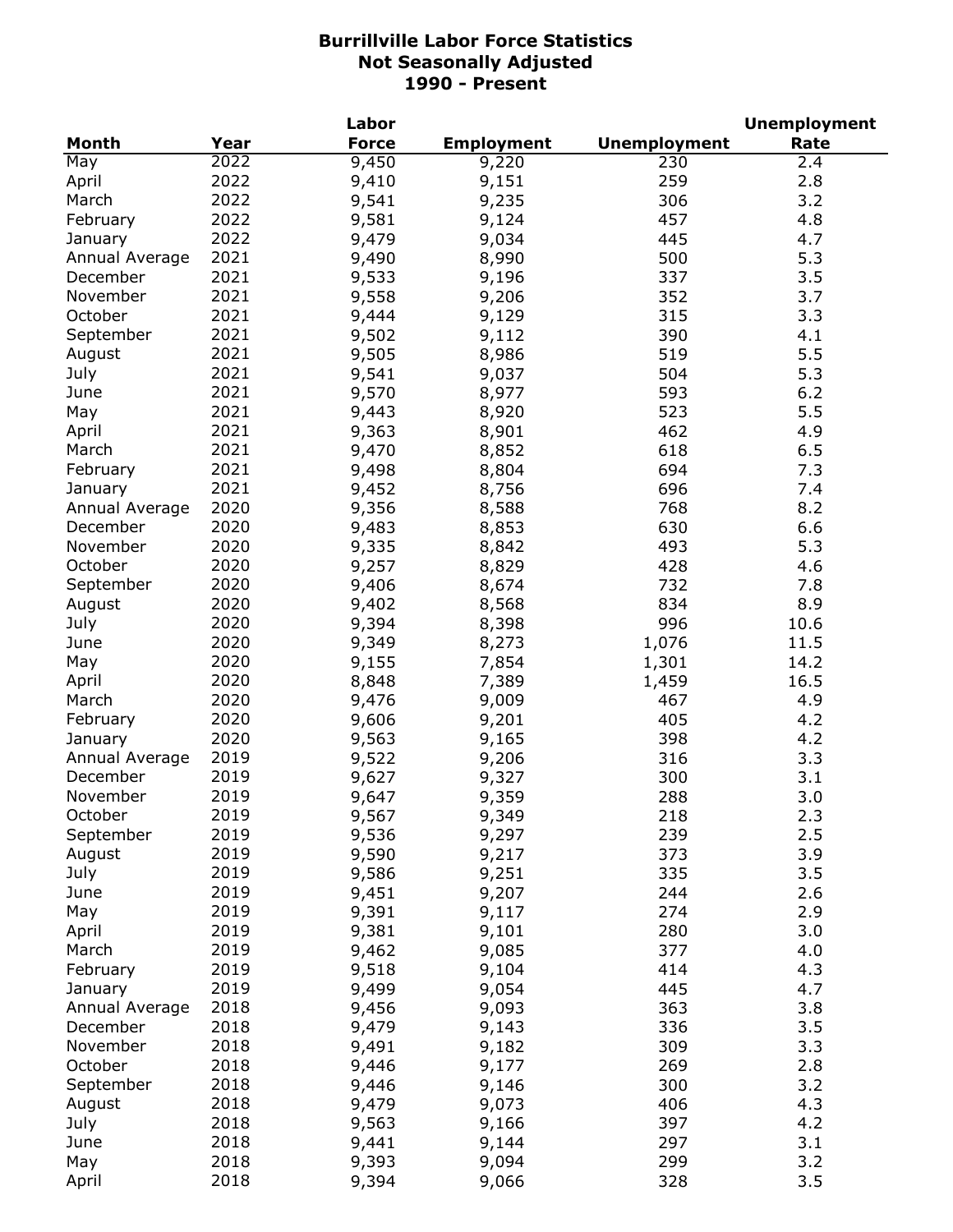|                |      | Labor        |                   |                     | <b>Unemployment</b> |
|----------------|------|--------------|-------------------|---------------------|---------------------|
| <b>Month</b>   | Year | <b>Force</b> | <b>Employment</b> | <b>Unemployment</b> | Rate                |
| March          | 2018 | 9,448        | 9,011             | 437                 | 4.6                 |
| February       | 2018 | 9,480        | 8,996             | 484                 | 5.1                 |
| January        | 2018 | 9,404        | 8,912             | 492                 | 5.2                 |
| Annual Average | 2017 | 9,391        | 8,976             | 415                 | 4.4                 |
| December       | 2017 | 9,432        | 9,032             | 400                 | 4.2                 |
| November       | 2017 | 9,424        | 9,047             | 377                 | 4.0                 |
| October        | 2017 | 9,370        | 9,036             | 334                 | 3.6                 |
| September      | 2017 | 9,440        | 9,056             | 384                 | 4.1                 |
| August         | 2017 | 9,463        | 8,964             | 499                 | 5.3                 |
| July           | 2017 | 9,492        | 9,012             | 480                 | 5.1                 |
| June           | 2017 | 9,370        | 9,011             | 359                 | 3.8                 |
| May            | 2017 | 9,281        | 8,946             | 335                 | 3.6                 |
| April          | 2017 | 9,317        | 8,955             | 362                 | 3.9                 |
| March          | 2017 | 9,352        | 8,922             | 430                 | 4.6                 |
| February       | 2017 | 9,372        | 8,889             | 483                 | 5.2                 |
| January        | 2017 | 9,374        | 8,839             | 535                 | 5.7                 |
| Annual Average | 2016 | 8,965        | 8,502             | 463                 | 5.2                 |
| December       | 2016 | 9,010        | 8,593             | 417                 | 4.6                 |
| November       | 2016 | 9,023        | 8,608             | 415                 | 4.6                 |
| October        | 2016 |              |                   | 392                 | 4.4                 |
|                | 2016 | 8,976        | 8,584             |                     |                     |
| September      |      | 8,958        | 8,526             | 432                 | 4.8                 |
| August         | 2016 | 9,041        | 8,511             | 530                 | 5.9                 |
| July           | 2016 | 9,067        | 8,553             | 514                 | 5.7                 |
| June           | 2016 | 8,989        | 8,552             | 437                 | 4.9                 |
| May            | 2016 | 8,837        | 8,451             | 386                 | 4.4                 |
| April          | 2016 | 8,879        | 8,466             | 413                 | 4.7                 |
| March          | 2016 | 8,908        | 8,431             | 477                 | 5.4                 |
| February       | 2016 | 8,970        | 8,401             | 569                 | 6.3                 |
| January        | 2016 | 8,917        | 8,348             | 569                 | 6.4                 |
| Annual Average | 2015 | 8,988        | 8,441             | 547                 | 6.1                 |
| December       | 2015 | 8,973        | 8,493             | 480                 | 5.3                 |
| November       | 2015 | 8,950        | 8,484             | 466                 | 5.2                 |
| October        | 2015 | 8,899        | 8,480             | 419                 | 4.7                 |
| September      | 2015 | 8,876        | 8,438             | 438                 | 4.9                 |
| August         | 2015 | 9,061        | 8,445             | 616                 | $6.8\,$             |
| July           | 2015 | 9,077        | 8,485             | 592                 | 6.5                 |
| June           | 2015 | 8,985        | 8,501             | 484                 | 5.4                 |
| May            | 2015 | 8,986        | 8,442             | 544                 | 6.1                 |
| April          | 2015 | 8,941        | 8,436             | 505                 | 5.6                 |
| March          | 2015 | 9,018        | 8,372             | 646                 | 7.2                 |
| February       | 2015 | 9,086        | 8,374             | 712                 | 7.8                 |
| January        | 2015 | 8,998        | 8,337             | 661                 | 7.3                 |
| Annual Average | 2014 | 8,987        | 8,283             | 704                 | 7.8                 |
| December       | 2014 | 9,025        | 8,428             | 597                 | 6.6                 |
| November       | 2014 | 8,991        | 8,417             | 574                 | 6.4                 |
| October        | 2014 | 8,958        | 8,419             | 539                 | 6.0                 |
| September      | 2014 | 8,911        | 8,335             | 576                 | 6.5                 |
| August         | 2014 | 9,067        | 8,323             | 744                 | 8.2                 |
| July           | 2014 | 9,115        | 8,341             | 774                 | 8.5                 |
| June           | 2014 | 8,982        | 8,353             | 629                 | 7.0                 |
| May            | 2014 | 8,868        | 8,231             | 637                 | 7.2                 |
| April          | 2014 | 8,891        | 8,207             | 684                 | 7.7                 |
| March          | 2014 | 8,997        | 8,146             | 851                 | 9.5                 |
| February       | 2014 | 9,049        | 8,130             | 919                 | 10.2                |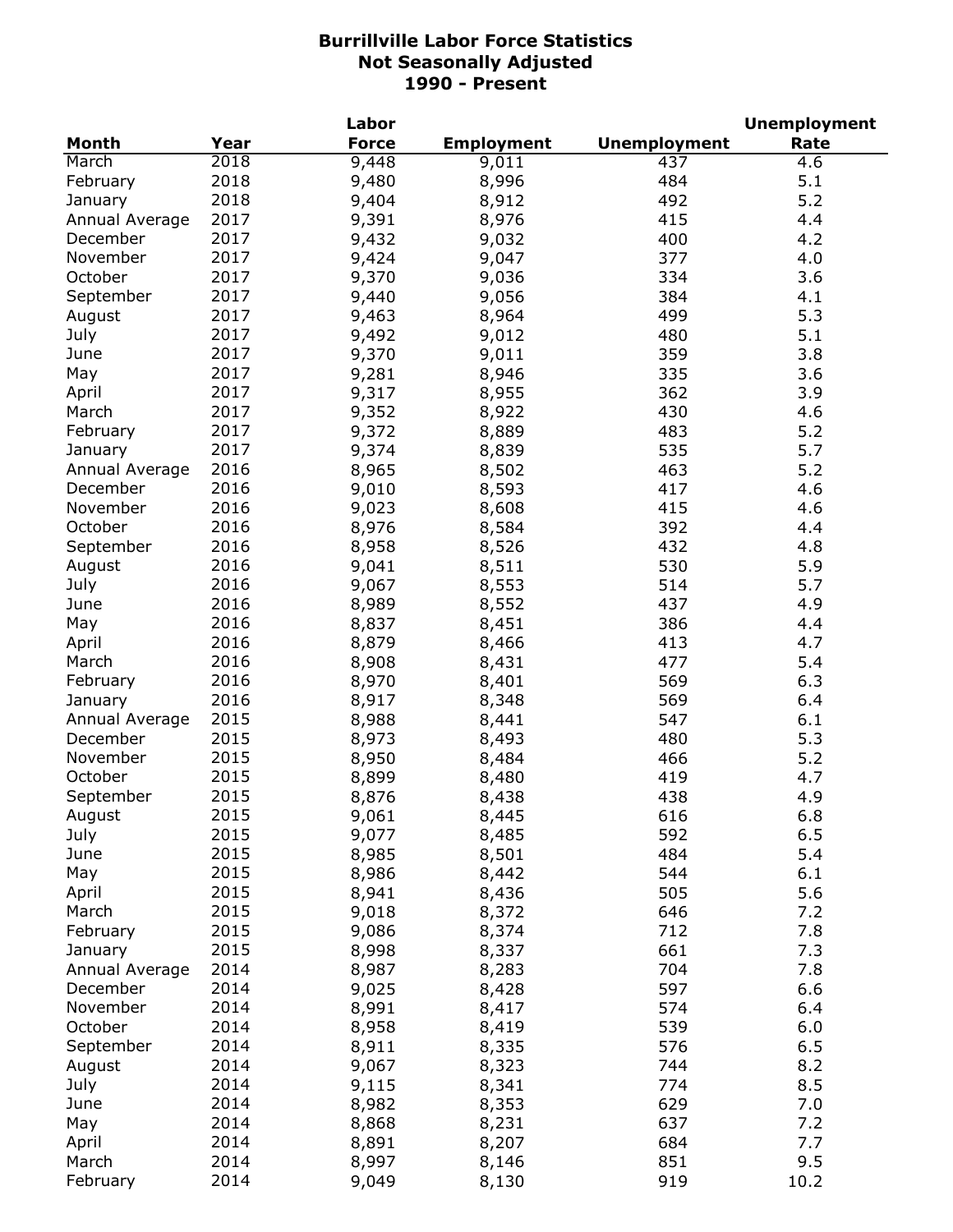|                |      | Labor        |                   |                     | <b>Unemployment</b> |
|----------------|------|--------------|-------------------|---------------------|---------------------|
| <b>Month</b>   | Year | <b>Force</b> | <b>Employment</b> | <b>Unemployment</b> | Rate                |
| January        | 2014 | 8,988        | 8,069             | 919                 | 10.2                |
| Annual Average | 2013 | 8,983        | 8,116             | 867                 | 9.7                 |
| December       | 2013 | 8,966        | 8,157             | 809                 | 9.0                 |
| November       | 2013 | 8,964        | 8,186             | 778                 | 8.7                 |
| October        | 2013 | 8,902        | 8,144             | 758                 | 8.5                 |
| September      | 2013 | 8,932        | 8,138             | 794                 | 8.9                 |
| August         | 2013 | 9,068        | 8,114             | 954                 | 10.5                |
| July           | 2013 | 9,161        | 8,163             | 998                 | 10.9                |
| June           | 2013 | 9,013        | 8,182             | 831                 | 9.2                 |
| May            | 2013 | 8,928        | 8,085             | 843                 | 9.4                 |
| April          | 2013 | 8,895        | 8,083             | 812                 | 9.1                 |
| March          | 2013 | 8,921        | 8,036             | 885                 | 9.9                 |
| February       | 2013 | 9,023        | 8,070             | 953                 | 10.6                |
| January        | 2013 | 9,029        | 8,036             | 993                 | 11.0                |
| Annual Average | 2012 | 8,970        | 8,061             | 909                 | 10.1                |
| December       | 2012 | 9,057        | 8,211             | 846                 | 9.3                 |
| November       | 2012 | 9,007        |                   | 806                 | 8.9                 |
| October        | 2012 |              | 8,201             |                     |                     |
|                | 2012 | 9,041        | 8,232             | 809                 | 8.9                 |
| September      |      | 8,952        | 8,162             | 790                 | 8.8                 |
| August         | 2012 | 9,104        | 8,097             | 1,007               | 11.1                |
| July           | 2012 | 9,116        | 8,093             | 1,023               | 11.2                |
| June           | 2012 | 8,951        | 8,096             | 855                 | 9.6                 |
| May            | 2012 | 8,820        | 8,012             | 808                 | 9.2                 |
| April          | 2012 | 8,806        | 7,960             | 846                 | 9.6                 |
| March          | 2012 | 8,912        | 7,910             | 1,002               | 11.2                |
| February       | 2012 | 8,967        | 7,894             | 1,073               | 12.0                |
| January        | 2012 | 8,906        | 7,862             | 1,044               | 11.7                |
| Annual Average | 2011 | 8,993        | 7,988             | 1,005               | 11.2                |
| December       | 2011 | 8,953        | 8,014             | 939                 | 10.5                |
| November       | 2011 | 8,984        | 8,044             | 940                 | 10.5                |
| October        | 2011 | 8,977        | 8,031             | 946                 | 10.5                |
| September      | 2011 | 8,973        | 7,985             | 988                 | 11.0                |
| August         | 2011 | 9,005        | 7,994             | 1,011               | 11.2                |
| July           | 2011 | 9,029        | 8,002             | 1,027               | 11.4                |
| June           | 2011 | 8,953        | 8,045             | 908                 | 10.1                |
| May            | 2011 | 8,899        | 7,971             | 928                 | 10.4                |
| April          | 2011 | 8,951        | 7,983             | 968                 | 10.8                |
| March          | 2011 | 9,001        | 7,937             | 1,064               | 11.8                |
| February       | 2011 | 9,062        | 7,921             | 1,141               | 12.6                |
| January        | 2011 | 9,123        | 7,927             | 1,196               | 13.1                |
| Annual Average | 2010 | 9,162        | 8,027             | 1,135               | 12.4                |
| December       | 2010 | 9,122        | 8,056             | 1,066               | 11.7                |
| November       | 2010 | 9,113        | 8,066             | 1,047               | 11.5                |
| October        | 2010 | 9,023        | 8,072             | 951                 | 10.5                |
| September      | 2010 | 9,056        | 8,079             | 977                 | 10.8                |
| August         | 2010 | 9,241        | 8,101             | 1,140               | 12.3                |
| July           | 2010 | 9,231        | 8,111             | 1,120               | 12.1                |
| June           | 2010 | 9,110        | 8,101             | 1,009               | 11.1                |
| May            | 2010 | 9,081        | 8,010             | 1,071               | 11.8                |
| April          | 2010 | 9,173        | 8,014             | 1,159               | 12.6                |
| March          | 2010 | 9,232        | 7,929             | 1,303               | 14.1                |
| February       | 2010 | 9,303        | 7,903             | 1,400               | 15.0                |
| January        | 2010 | 9,257        | 7,884             | 1,373               | 14.8                |
| Annual Average | 2009 | 10,083       | 8,919             | 1,164               | 11.5                |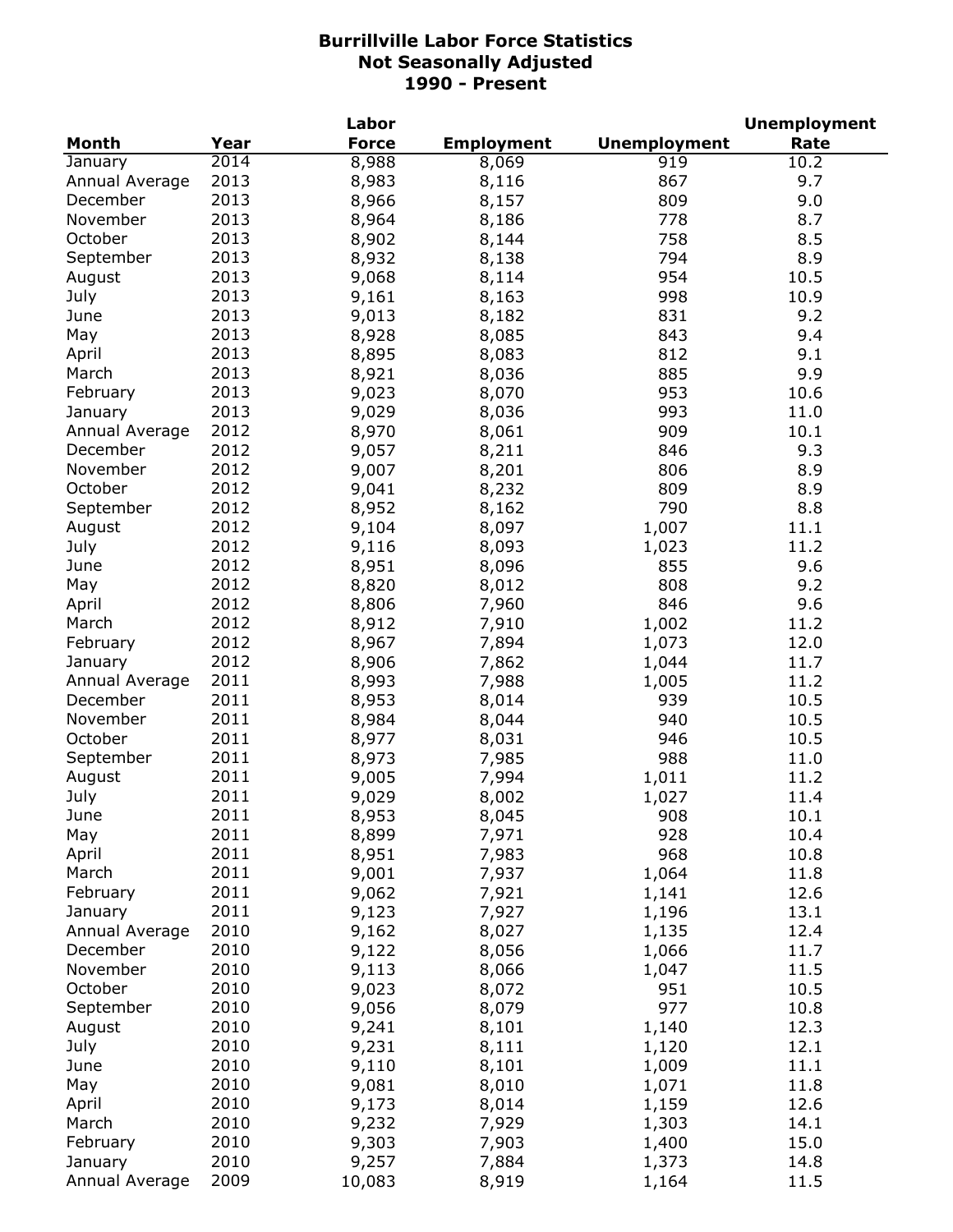|                |      | Labor        |                   |                     | <b>Unemployment</b> |
|----------------|------|--------------|-------------------|---------------------|---------------------|
| <b>Month</b>   | Year | <b>Force</b> | <b>Employment</b> | <b>Unemployment</b> | Rate                |
| December       | 2009 | 10,105       | 8,890             | 1,215               | 12.0                |
| November       | 2009 | 10,081       | 8,965             | 1,116               | 11.1                |
| October        | 2009 | 10,009       | 8,915             | 1,094               | 10.9                |
| September      | 2009 | 10,014       | 8,899             | 1,115               | 11.1                |
| August         | 2009 | 10,133       | 8,965             | 1,168               | 11.5                |
| July           | 2009 | 10,229       | 9,012             | 1,217               | 11.9                |
| June           | 2009 | 10,131       | 8,996             | 1,135               | 11.2                |
| May            | 2009 | 10,014       | 8,874             | 1,140               | 11.4                |
| April          | 2009 | 10,101       | 8,897             | 1,204               | 11.9                |
| March          | 2009 | 10,079       | 8,857             | 1,222               | 12.1                |
| February       | 2009 | 10,076       | 8,876             | 1,200               | 11.9                |
| January        | 2009 | 10,014       | 8,877             | 1,137               | 11.4                |
| Annual Average | 2008 | 9,944        | 9,227             | 717                 | 7.2                 |
| December       | 2008 | 10,001       | 9,080             | 921                 | 9.2                 |
| November       | 2008 | 9,994        | 9,176             | 818                 | 8.2                 |
| October        | 2008 | 9,944        | 9,179             | 765                 | 7.7                 |
| September      | 2008 | 9,917        | 9,189             | 728                 | 7.3                 |
| August         | 2008 | 9,932        | 9,208             | 724                 | 7.3                 |
|                | 2008 |              |                   | 719                 | 7.2                 |
| July           |      | 10,013       | 9,294             |                     |                     |
| June           | 2008 | 9,949        | 9,316             | 633                 | 6.4                 |
| May            | 2008 | 9,827        | 9,219             | 608                 | 6.2                 |
| April          | 2008 | 9,875        | 9,285             | 590                 | 6.0                 |
| March          | 2008 | 9,968        | 9,247             | 721                 | 7.2                 |
| February       | 2008 | 9,947        | 9,245             | 702                 | 7.1                 |
| January        | 2008 | 9,961        | 9,291             | 670                 | 6.7                 |
| Annual Average | 2007 | 9,942        | 9,480             | 462                 | 4.6                 |
| December       | 2007 | 9,985        | 9,452             | 533                 | 5.3                 |
| November       | 2007 | 9,957        | 9,532             | 425                 | 4.3                 |
| October        | 2007 | 9,905        | 9,507             | 398                 | 4.0                 |
| September      | 2007 | 9,901        | 9,501             | 400                 | 4.0                 |
| August         | 2007 | 9,942        | 9,468             | 474                 | 4.8                 |
| July           | 2007 | 10,049       | 9,537             | 512                 | 5.1                 |
| June           | 2007 | 9,974        | 9,564             | 410                 | 4.1                 |
| May            | 2007 | 9,862        | 9,460             | 402                 | 4.1                 |
| April          | 2007 | 9,866        | 9,443             | 423                 | 4.3                 |
| March          | 2007 | 9,918        | 9,445             | 473                 | 4.8                 |
| February       | 2007 | 9,992        | 9,427             | 565                 | 5.7                 |
| January        | 2007 | 9,956        | 9,427             | 529                 | 5.3                 |
| Annual Average | 2006 | 9,898        | 9,410             | 488                 | 4.9                 |
| December       | 2006 | 9,971        | 9,541             | 430                 | 4.3                 |
| November       | 2006 | 9,985        | 9,549             | 436                 | 4.4                 |
| October        | 2006 | 9,896        | 9,524             | 372                 | 3.8                 |
| September      | 2006 | 9,881        | 9,467             | 414                 | 4.2                 |
| August         | 2006 | 9,964        | 9,451             | 513                 | 5.1                 |
| July           | 2006 | 9,988        | 9,469             | 519                 | 5.2                 |
| June           | 2006 | 9,947        | 9,469             | 478                 | 4.8                 |
| May            | 2006 | 9,828        | 9,351             | 477                 | 4.9                 |
| April          | 2006 | 9,811        | 9,331             | 480                 | 4.9                 |
| March          | 2006 | 9,836        | 9,273             | 563                 | 5.7                 |
| February       | 2006 | 9,847        | 9,250             | 597                 | 6.1                 |
| January        | 2006 | 9,825        | 9,244             | 581                 | 5.9                 |
| Annual Average | 2005 | 9,691        | 9,224             | 467                 | 4.8                 |
| December       | 2005 | 9,829        | 9,355             | 474                 | 4.8                 |
| November       | 2005 | 9,801        | 9,384             | 417                 | 4.3                 |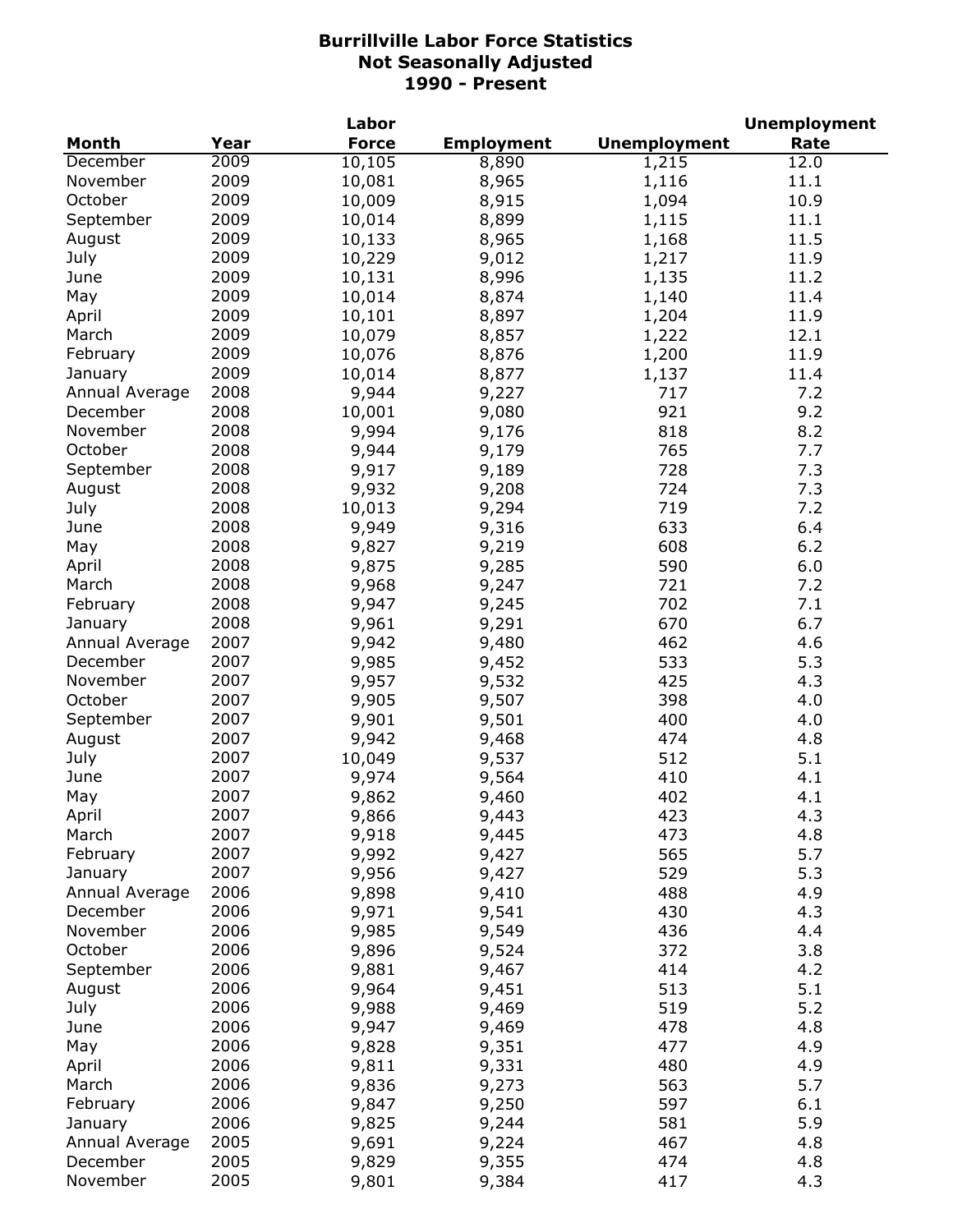|                |      | Labor        |                   |                     | <b>Unemployment</b> |
|----------------|------|--------------|-------------------|---------------------|---------------------|
| <b>Month</b>   | Year | <b>Force</b> | <b>Employment</b> | <b>Unemployment</b> | Rate                |
| October        | 2005 | 9,737        | 9,348             | 389                 | 4.0                 |
| September      | 2005 | 9,712        | 9,302             | 410                 | 4.2                 |
| August         | 2005 | 9,792        | 9,320             | 472                 | 4.8                 |
| July           | 2005 | 9,828        | 9,313             | 515                 | 5.2                 |
| June           | 2005 | 9,738        | 9,273             | 465                 | 4.8                 |
| May            | 2005 | 9,606        | 9,168             | 438                 | 4.6                 |
| April          | 2005 | 9,593        | 9,133             | 460                 | 4.8                 |
| March          | 2005 | 9,570        | 9,058             | 512                 | 5.4                 |
| February       | 2005 | 9,563        | 9,026             | 537                 | 5.6                 |
| January        | 2005 | 9,518        | 9,006             | 512                 | 5.4                 |
| Annual Average | 2004 | 9,480        | 9,019             | 461                 | 4.9                 |
| December       | 2004 | 9,486        | 9,098             | 388                 | 4.1                 |
| November       | 2004 | 9,503        | 9,133             | 370                 | 3.9                 |
| October        | 2004 | 9,447        | 9,091             | 356                 | 3.8                 |
| September      | 2004 | 9,417        | 9,045             | 372                 | 4.0                 |
| August         | 2004 | 9,524        | 9,058             | 466                 | 4.9                 |
| July           | 2004 | 9,578        | 9,091             | 487                 | 5.1                 |
| June           | 2004 | 9,527        | 9,053             | 474                 | 5.0                 |
| May            | 2004 | 9,396        | 8,952             | 444                 | 4.7                 |
| April          | 2004 | 9,456        | 8,944             | 512                 | 5.4                 |
| March          | 2004 | 9,444        | 8,902             | 542                 | 5.7                 |
| February       | 2004 | 9,458        | 8,921             | 537                 | 5.7                 |
| January        | 2004 | 9,529        | 8,942             | 587                 | 6.2                 |
| Annual Average | 2003 | 9,582        | 9,077             | 505                 | 5.3                 |
| December       | 2003 | 9,561        | 9,120             | 441                 | 4.6                 |
| November       | 2003 | 9,579        | 9,148             | 431                 | 4.5                 |
| October        | 2003 | 9,536        | 9,109             | 427                 | 4.5                 |
| September      | 2003 | 9,542        | 9,081             | 461                 | 4.8                 |
| August         | 2003 | 9,610        | 9,090             | 520                 | 5.4                 |
| July           | 2003 | 9,665        | 9,123             | 542                 | 5.6                 |
| June           | 2003 | 9,642        | 9,148             | 494                 | 5.1                 |
| May            | 2003 | 9,518        | 9,040             | 478                 | 5.0                 |
| April          | 2003 | 9,543        | 9,059             | 484                 | 5.1                 |
| March          | 2003 | 9,580        | 9,015             | 565                 | 5.9                 |
| February       | 2003 | 9,616        | 9,016             | 600                 | 6.2                 |
| January        | 2003 | 9,583        | 8,970             | 613                 | 6.4                 |
| Annual Average | 2002 | 9,353        | 8,903             | 450                 | 4.8                 |
| December       | 2002 | 9,510        | 9,029             | 481                 | 5.1                 |
| November       | 2002 | 9,507        | 9,049             | 458                 | 4.8                 |
| October        | 2002 | 9,467        | 9,010             | 457                 | 4.8                 |
| September      | 2002 | 9,406        | 8,989             | 417                 | 4.4                 |
| August         | 2002 | 9,440        | 8,960             | 480                 | 5.1                 |
| July           | 2002 | 9,423        | 8,964             | 459                 | 4.9                 |
| June           | 2002 | 9,324        | 8,937             | 387                 | 4.2                 |
| May            | 2002 | 9,236        | 8,831             | 405                 | 4.4                 |
| April          | 2002 | 9,213        | 8,799             | 414                 | 4.5                 |
| March          | 2002 | 9,246        | 8,784             | 462                 | 5.0                 |
| February       | 2002 | 9,266        | 8,791             | 475                 | 5.1                 |
| January        | 2002 | 9,197        | 8,687             | 510                 | 5.5                 |
| Annual Average | 2001 | 9,147        | 8,784             | 363                 | 4.0                 |
| December       | 2001 | 9,191        | 8,837             | 354                 | 3.9                 |
| November       | 2001 | 9,168        | 8,838             | 330                 | 3.6                 |
| October        | 2001 | 9,131        | 8,823             | 308                 | 3.4                 |
| September      | 2001 | 9,115        | 8,820             | 295                 | 3.2                 |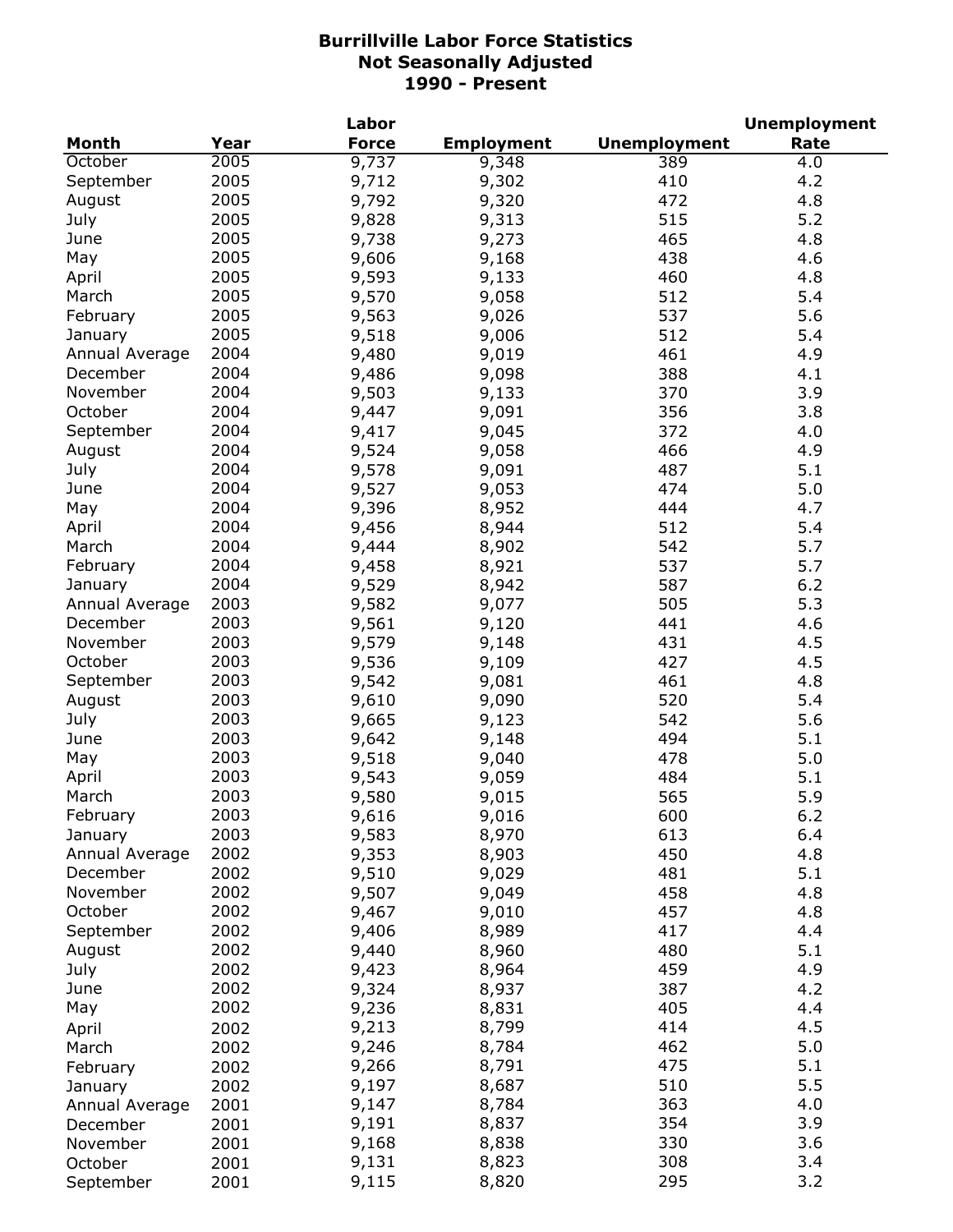|                           |      | Labor        |                   |                     | <b>Unemployment</b> |
|---------------------------|------|--------------|-------------------|---------------------|---------------------|
| Month                     | Year | <b>Force</b> | <b>Employment</b> | <b>Unemployment</b> | Rate                |
| August                    | 2001 | 9,142        | 8,770             | 372                 | 4.1                 |
| July                      | 2001 | 9,226        | 8,827             | 399                 | 4.3                 |
| June                      | 2001 | 9,168        | 8,815             | 353                 | 3.9                 |
| May                       | 2001 | 9,052        | 8,721             | 331                 | 3.7                 |
| April                     | 2001 | 9,101        | 8,745             | 356                 | 3.9                 |
| March                     | 2001 | 9,174        | 8,738             | 436                 | 4.8                 |
| February                  | 2001 | 9,150        | 8,740             | 410                 | 4.5                 |
| January                   | 2001 | 9,146        | 8,735             | 411                 | 4.5                 |
| Annual Average            | 2000 | 9,148        | 8,818             | 330                 | 3.6                 |
| December                  | 2000 | 9,161        | 8,895             | 266                 | 2.9                 |
| November                  | 2000 | 9,145        | 8,886             | 259                 | 2.8                 |
| October                   | 2000 | 9,090        | 8,847             | 243                 | 2.7                 |
| September                 | 2000 | 9,067        | 8,815             | 252                 | 2.8                 |
| August                    | 2000 | 9,177        | 8,826             | 351                 | 3.8                 |
| July                      | 2000 | 9,177        | 8,842             | 335                 | 3.7                 |
| June                      | 2000 | 9,167        | 8,874             | 293                 | 3.2                 |
| May                       | 2000 | 9,092        | 8,786             | 306                 | 3.4                 |
| April                     | 2000 | 9,133        | 8,829             | 304                 | 3.3                 |
| March                     | 2000 | 9,177        | 8,756             | 421                 | 4.6                 |
| February                  | 2000 | 9,192        | 8,728             | 464                 | 5.0                 |
|                           | 2000 | 9,195        | 8,729             | 466                 | 5.1                 |
| January<br>Annual Average | 1999 | 8,565        | 8,199             | 366                 | 4.3                 |
| December                  | 1999 | 8,668        | 8,354             | 314                 | 3.6                 |
| November                  | 1999 | 8,660        | 8,340             | 320                 | 3.7                 |
| October                   | 1999 | 8,599        | 8,262             | 337                 | 3.9                 |
| September                 | 1999 | 8,524        | 8,205             | 319                 | 3.7                 |
| August                    | 1999 | 8,640        | 8,222             | 418                 | 4.8                 |
| July                      | 1999 | 8,633        | 8,216             | 417                 | 4.8                 |
| June                      | 1999 | 8,574        | 8,208             | 366                 | 4.3                 |
| May                       | 1999 | 8,461        | 8,153             | 308                 | 3.6                 |
| April                     | 1999 | 8,502        | 8,142             | 360                 | 4.2                 |
| March                     | 1999 | 8,474        | 8,128             | 346                 | 4.1                 |
| February                  | 1999 | 8,486        | 8,084             | 402                 | 4.7                 |
| January                   | 1999 | 8,560        | 8,073             | 487                 | 5.7                 |
| Annual Average            | 1998 | 8,420        | 8,057             | 363                 | 4.3                 |
| December                  | 1998 | 8,467        | 8,244             | 223                 | 2.6                 |
| November                  | 1998 | 8,475        | 8,235             | 240                 | 2.8                 |
| October                   | 1998 | 8,422        | 8,136             | 286                 | 3.4                 |
| September                 | 1998 | 8,412        | 8,094             | 318                 | 3.8                 |
| August                    | 1998 | 8,463        | 8,084             | 379                 | 4.5                 |
| July                      | 1998 | 8,423        | 8,080             | 343                 | 4.1                 |
| June                      | 1998 | 8,360        | 8,063             | 297                 | 3.6                 |
| May                       | 1998 | 8,329        | 7,984             | 345                 | 4.1                 |
| April                     | 1998 | 8,375        | 7,962             | 413                 | 4.9                 |
| March                     | 1998 | 8,403        | 7,938             | 465                 | 5.5                 |
| February                  | 1998 | 8,439        | 7,930             | 509                 | 6.0                 |
| January                   | 1998 | 8,470        | 7,929             | 541                 | 6.4                 |
| Annual Average            | 1997 | 8,484        | 8,049             | 435                 | 5.1                 |
| December                  | 1997 | 8,531        | 8,170             | 361                 | 4.2                 |
| November                  | 1997 | 8,578        | 8,205             | 373                 | 4.3                 |
| October                   | 1997 | 8,498        | 8,149             | 349                 | 4.1                 |
| September                 | 1997 | 8,467        | 8,134             | 333                 | 3.9                 |
| August                    | 1997 | 8,566        | 8,142             | 424                 | 4.9                 |
| July                      | 1997 | 8,552        | 8,129             | 423                 | 4.9                 |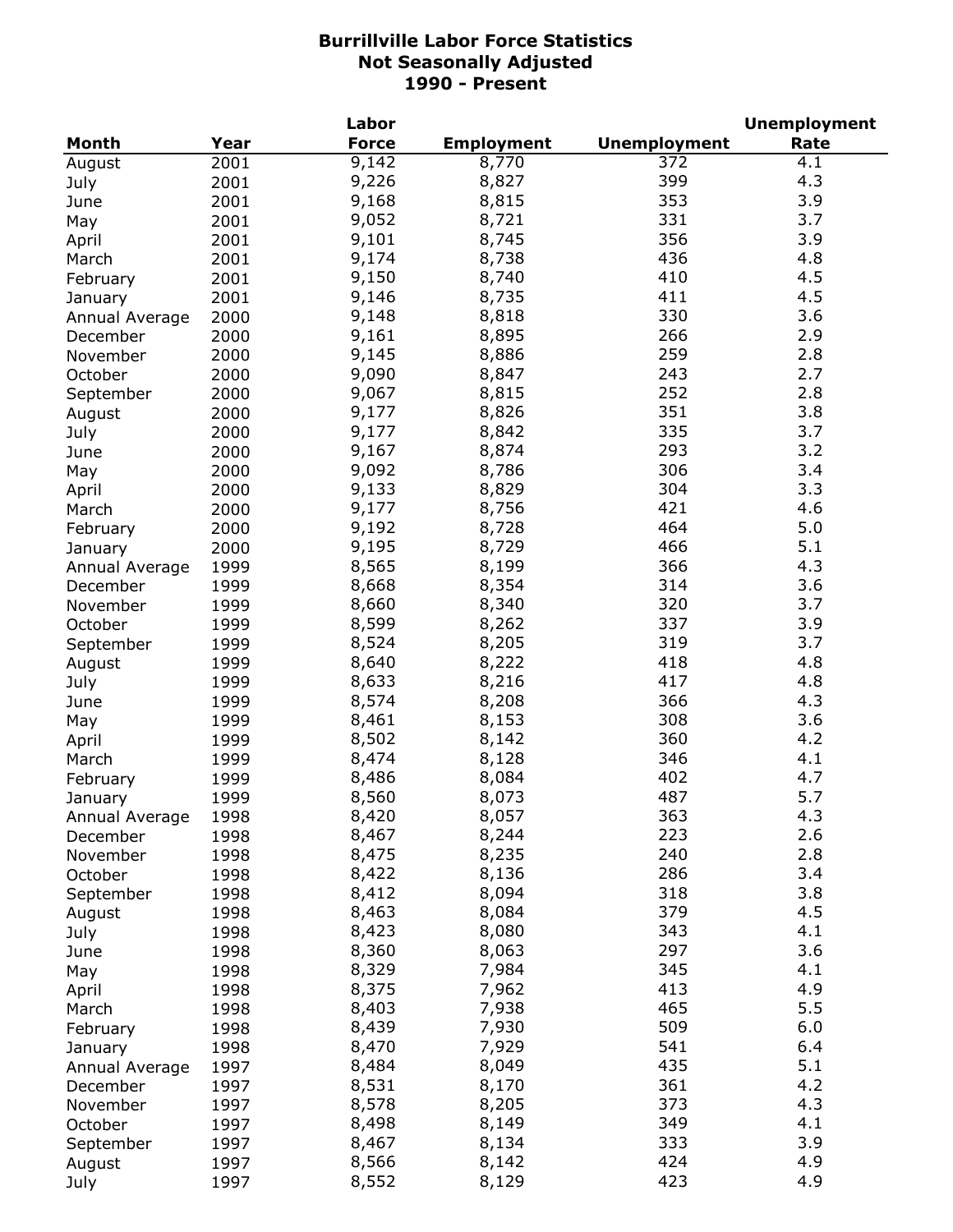|                |      | Labor        |                   |                     | <b>Unemployment</b> |
|----------------|------|--------------|-------------------|---------------------|---------------------|
| <b>Month</b>   | Year | <b>Force</b> | <b>Employment</b> | <b>Unemployment</b> | Rate                |
| June           | 1997 | 8,483        | 8,074             | 409                 | 4.8                 |
| May            | 1997 | 8,400        | 7,984             | 416                 | 5.0                 |
| April          | 1997 | 8,417        | 7,963             | 454                 | 5.4                 |
| March          | 1997 | 8,444        | 7,918             | 526                 | 6.2                 |
| February       | 1997 | 8,435        | 7,866             | 569                 | 6.7                 |
| January        | 1997 | 8,438        | 7,852             | 586                 | 6.9                 |
| Annual Average | 1996 | 8,287        | 7,871             | 416                 | 5.0                 |
| December       | 1996 | 8,411        | 8,018             | 393                 | 4.7                 |
| November       | 1996 | 8,436        | 8,037             | 399                 | 4.7                 |
| October        | 1996 | 8,349        | 7,999             | 350                 | 4.2                 |
| September      | 1996 | 8,272        | 7,943             | 329                 | 4.0                 |
| August         | 1996 | 8,357        | 7,936             | 421                 | 5.0                 |
| July           | 1996 | 8,325        | 7,907             | 418                 | 5.0                 |
|                | 1996 | 8,278        | 7,912             | 366                 | 4.4                 |
| June           |      |              |                   | 372                 | 4.5                 |
| May            | 1996 | 8,187        | 7,815             |                     |                     |
| April          | 1996 | 8,141        | 7,773             | 368                 | 4.5                 |
| March          | 1996 | 8,211        | 7,749             | 462                 | 5.6                 |
| February       | 1996 | 8,247        | 7,710             | 537                 | 6.5                 |
| January        | 1996 | 8,234        | 7,655             | 579                 | 7.0                 |
| Annual Average | 1995 | 8,179        | 7,668             | 511                 | 6.2                 |
| December       | 1995 | 8,203        | 7,796             | 407                 | 5.0                 |
| November       | 1995 | 8,238        | 7,816             | 422                 | 5.1                 |
| October        | 1995 | 8,268        | 7,757             | 511                 | 6.2                 |
| September      | 1995 | 8,202        | 7,694             | 508                 | 6.2                 |
| August         | 1995 | 8,333        | 7,714             | 619                 | 7.4                 |
| July           | 1995 | 8,271        | 7,680             | 591                 | 7.1                 |
| June           | 1995 | 8,189        | 7,663             | 526                 | 6.4                 |
| May            | 1995 | 8,023        | 7,565             | 458                 | 5.7                 |
| April          | 1995 | 8,034        | 7,585             | 449                 | 5.6                 |
| March          | 1995 | 8,100        | 7,572             | 528                 | 6.5                 |
| February       | 1995 | 8,109        | 7,591             | 518                 | 6.4                 |
| January        | 1995 | 8,170        | 7,577             | 593                 | 7.3                 |
| Annual Average | 1994 | 8,630        | 8,079             | 551                 | 6.4                 |
| December       | 1994 | 8,552        | 8,152             | 400                 | 4.7                 |
| November       | 1994 | 8,583        | 8,184             | 399                 | 4.6                 |
| October        | 1994 | 8,561        | 8,133             | 428                 | 5.0                 |
| September      | 1994 | 8,541        | 8,071             | 470                 | 5.5                 |
| August         | 1994 | 8,754        | 8,127             | 627                 | 7.2                 |
| July           | 1994 | 8,706        | 8,102             | 604                 | 6.9                 |
| June           | 1994 | 8,691        | 8,118             | 573                 | 6.6                 |
| May            | 1994 | 8,605        | 8,037             | 568                 | 6.6                 |
| April          | 1994 | 8,572        | 8,001             | 571                 | 6.7                 |
| March          | 1994 | 8,632        | 7,984             | 648                 | 7.5                 |
| February       | 1994 | 8,670        | 8,028             | 642                 | 7.4                 |
|                | 1994 | 8,686        | 8,008             | 678                 | 7.8                 |
| January        | 1993 | 8,765        | 8,071             | 694                 | 7.9                 |
| Annual Average |      | 8,621        | 8,118             | 503                 | 5.8                 |
| December       | 1993 |              |                   |                     |                     |
| November       | 1993 | 8,669        | 8,135             | 534                 | $6.2$               |
| October        | 1993 | 8,665        | 8,095             | 570                 | 6.6                 |
| September      | 1993 | 8,692        | 8,081             | 611                 | 7.0                 |
| August         | 1993 | 8,863        | 8,167             | 696                 | 7.9                 |
| July           | 1993 | 8,817        | 8,168             | 649                 | 7.4                 |
| June           | 1993 | 8,838        | 8,157             | 681                 | 7.7                 |
| May            | 1993 | 8,762        | 8,053             | 709                 | 8.1                 |